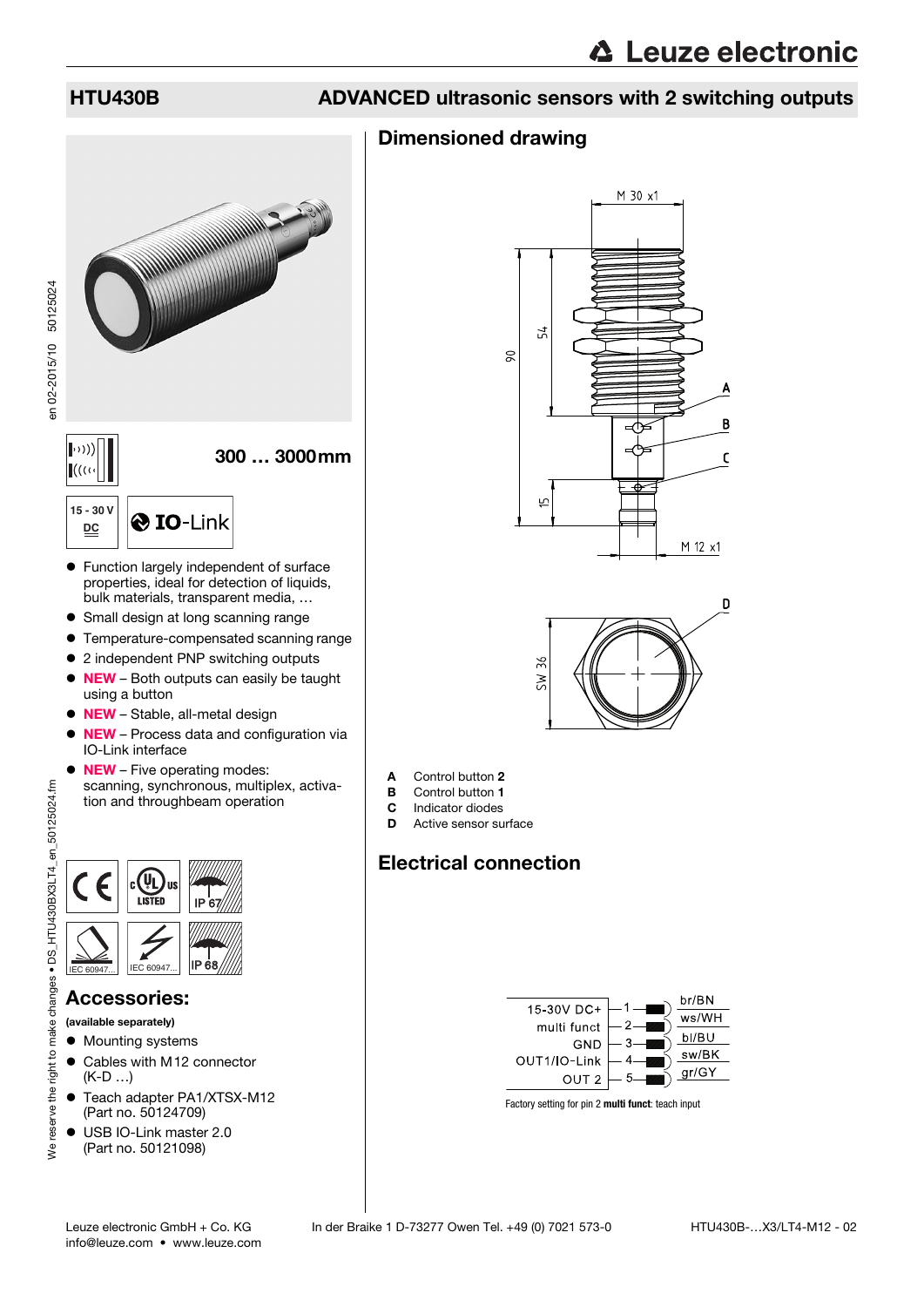# **△ Leuze electronic**

Diagrams HTU430B-3000…-M12

> -600  $-400$ -200

> 200  $40<sub>0</sub>$  $600$

Width y of the sound cone [mm]

Width y of the sound cone

### **HTU430B**

0 500 1000 1500 2000 2500 3000

 $\overline{\mathsf{v}}$ 

 $\tilde{\mathbf{v}}$ 

Typ. response behavior (plate 100x100mm)

#### **Specifications**

#### Ultrasonic specifications HTU430B-3000.X3/...

Scanning range 1) Adjustment range 300 … 3<br>
Ultrasonic frequency 300 mm Ultrasonic frequency 120<br>
Typ opening angle Typ. opening angle <sup>1</sup> the state of the 15°<br>Resolution 1 nm ry: commission is a contracted to the present of the precision of the precision of the precision of the precision of the precision of the precision of the precision of the precision of the precision of the precision of the Direction of beam<br>Accuracy Accuracy<br>Accuracy  $\pm 0.5\%$  of end value 1)<br>Reproducibility  $\pm 0.15\%$  of end value Switching hysteresis<br>Temperature drift

# **Sensor operating modes**<br>IO-Link<br>SIO

#### Timing

Switching frequency 4Hz<br>Response time 125ms Response time 125ms<br>Delay before start-up delay < 300ms Delay before start-up

#### Electrical data Operating voltage  $U_B$  3)

Residual ripple  $\pm 10\%$  of U<sub>B</sub> Open-circuit current<br>Switching output

**Indicators**<br>
Yellow LED<br>
Yellow LED, flashing

## **Mechanical data**<br>Housing

Weight 110g Ultrasonic transducer piezoceramic 4) Connection type M12 connector, 5-pin<br>Fitting position environmental and any Fitting position

#### Environmental data

Protective circuit VDE safety class<br>
Degree of protection<br>
Degree of protection<br>
IP 67 and IP 68 Degree of protection Standards applied<br>Certifications

- 1) At 20 °C<br>2) Target:
- 2) Target: 100mm x 100mm plate<br>3) For UL applications: for use in c 3) For UL applications: for use in class 2 circuits according to NEC only 4) The ceramic material of the ultrasonic transducer contains lead zircon
- 4) The ceramic material of the ultrasonic transducer contains lead zirconium titanate (PZT)<br>5) 1=short-circuit and overload protection. 2=polarity reversal protection. 3=wire break an
- 5) 1=short-circuit and overload protection, 2=polarity reversal protection, 3=wire break and inductive protection<br>6) These provimity switches shall be used with ULL isted Cable assemblies rated 30V, 0.5A min 6) These proximity switches shall be used with UL Listed Cable assemblies rated 30V, 0.5A min, in the field installation, or equivalent (categories: CYJV/CYJV7 or PVVA/PVVA7);
- Use tool for buttons
- 7) Ambient temperature 85°C. Use same voltage supply for all circuits.

300 ... 3000mm <sup>2)</sup><br>300 ... 3000mm  $\pm$  0.15% of end value <sup>1)</sup><br>25mm  $± 1.5%$  of end value <sup>1)</sup>

COM2 (38.4kBaud) is supported

SIO mode: 15 … 30V DC (incl. ± 10% residual ripple), COM2 mode: 18 … 30V DC (incl. ± 10% residual ripple) Switching output OUT1: 1 x PNP transistor, IO-Link SIO mode OUT2: 1 x PNP transistor, configurable Function (PNP) 2 x NO contact, reversible<br>Output current 300 mode: max. 150 mA p Entre contact, reference COM2 mode: max. 100mA per contact Switching range adjustment **OUT1:** control button 1 or teach input OUT2: control button 2 or teach input Changeover NO/NC OUT1: control button 1 or teach input OUT2: control button 2 or teach input

OUT1: object detected Yellow LED, flashing<br>
Yellow LED, flashing<br>
Green I FD<br>
Green I FD Green LED<br>Green LED flashing<br>Green LED flashing<br>Green LED flashing<br>Green LED flashing<br>Green LED flashing IO-Link communication

Housing all metal - brass, nickel-plated<br>
Weight 110g<br>
Ultrasonic transducer piezoceramic 4)

Ambient temp. (operation/storage) -25°C … +70°C/-30°C … +85°C  $1, 2, 3$ EN 60947-5-2<br>UL 508, C22.2 No.14-13 3) 6) 7)

Object distance x [mm] Typ. response behavior (rod Ø 27mm)  $[mm]$ Width y of the sound cone [mm] 600  $40($ sound cone y2 200  $\Omega$ Midth y of the  $-200$  $\overline{v}$  $400$ -600  $\frac{1}{1000}$  1500 Object distance x [mm] Target (fixed): plate or rod  $v<sub>2</sub>$ Sound cone  $\Box$  $= f(\alpha, x)$  $\alpha$ Object distance [mm] Remarks **Operate in accordance with**

**intended use!**

- $\ddot{\phi}$  This product is not a safety sensor and is not intended as personnel protection. The product may only be put into
- operation by competent persons.
- $\ddot{\phi}$  Only use the product in accor-
- dance with the intended use.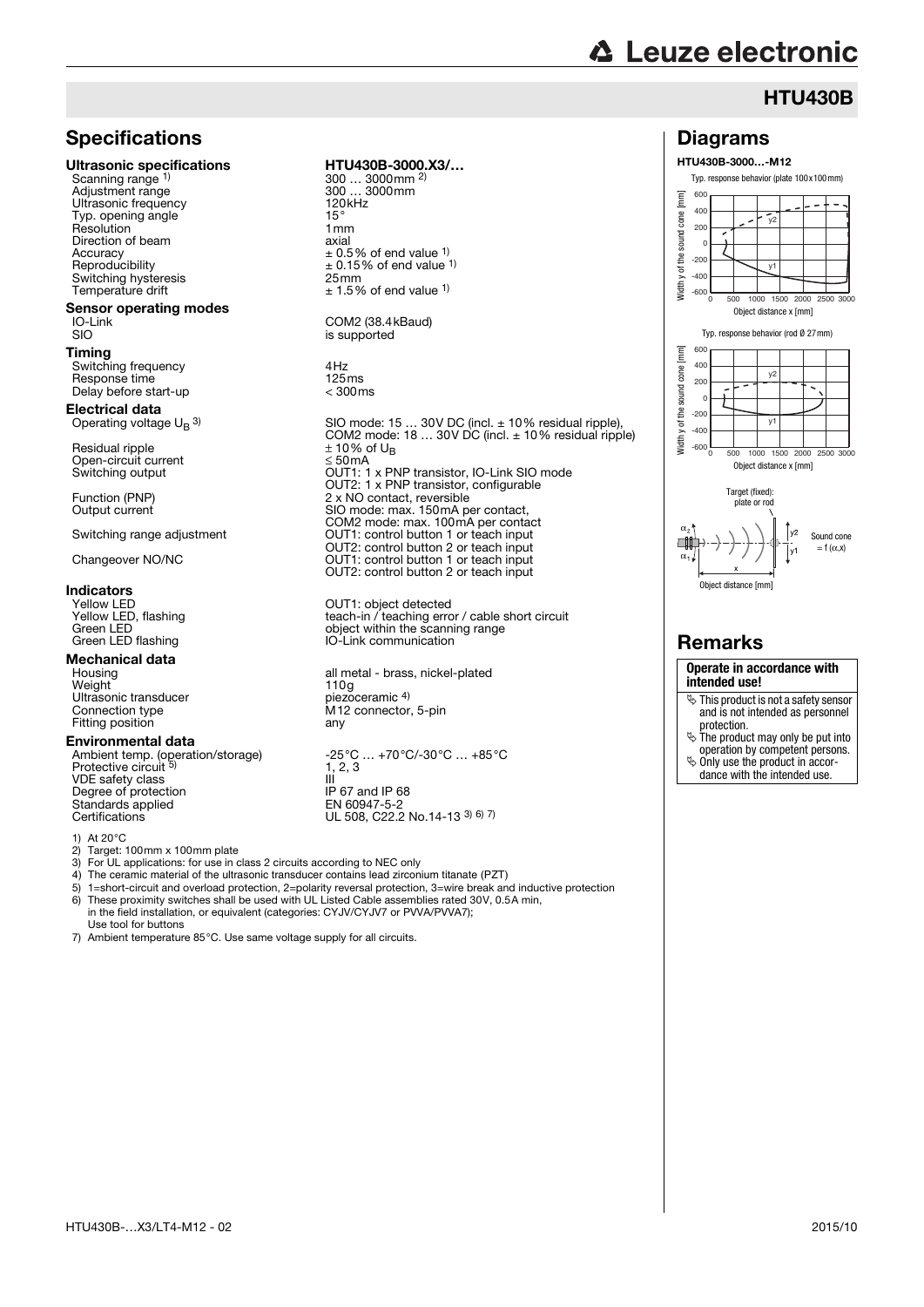## HTU430B ADVANCED ultrasonic sensors with 2 switching outputs

#### Part number code

## **H T U 4 3 0 B - 3 0 0 0 . X 3 / L T 4 - M1 2**

|                 | <b>Operating principle</b>                                         |
|-----------------|--------------------------------------------------------------------|
| <b>HTU</b>      | Ultrasonic sensor, scanning principle, with background suppression |
| <b>DMU</b>      | Ultrasonic sensor, distance measurement                            |
| <b>Series</b>   |                                                                    |
| 430B            | 430B Series, cylindrical M30 construction                          |
|                 | Scanning range in mm                                               |
| 3000            | 3003000                                                            |
|                 | <b>Equipment (optional)</b>                                        |
| X               | "Advanced" design                                                  |
| 3               | Teach button on the sensor                                         |
|                 | Pin assignment of connector pin 4 / black cable wire (OUT1)        |
| 4               | PNP output, NO contact preset                                      |
| P               | PNP output, NC contact preset                                      |
| L               | IO-Link communication or push-pull (SIO)                           |
|                 | Pin assignment of connector pin 2 / white cable wire (Teach-IN)    |
| T               | Teach input                                                        |
|                 | Pin assignment of connector pin 5 / gray cable wire (OUT2)         |
| 4               | PNP output, NO contact preset                                      |
| P               | PNP output, NC contact preset                                      |
| V               | Analog voltage output 0  10V                                       |
| C               | Analog current output 4  20mA                                      |
| X               | Connection not assigned (n. c.- not connected)                     |
|                 | <b>Connection technology</b>                                       |
| M <sub>12</sub> | M <sub>12</sub> connector, 5-pin                                   |

### Order guide

The sensors listed here are preferred types; current information at www.leuze.com.

|                       | <b>Designation</b>      | Part no. |
|-----------------------|-------------------------|----------|
| <b>Scanning range</b> |                         |          |
| $3003000$ mm          | HTU430B-3000.X3/LT4-M12 | 50124273 |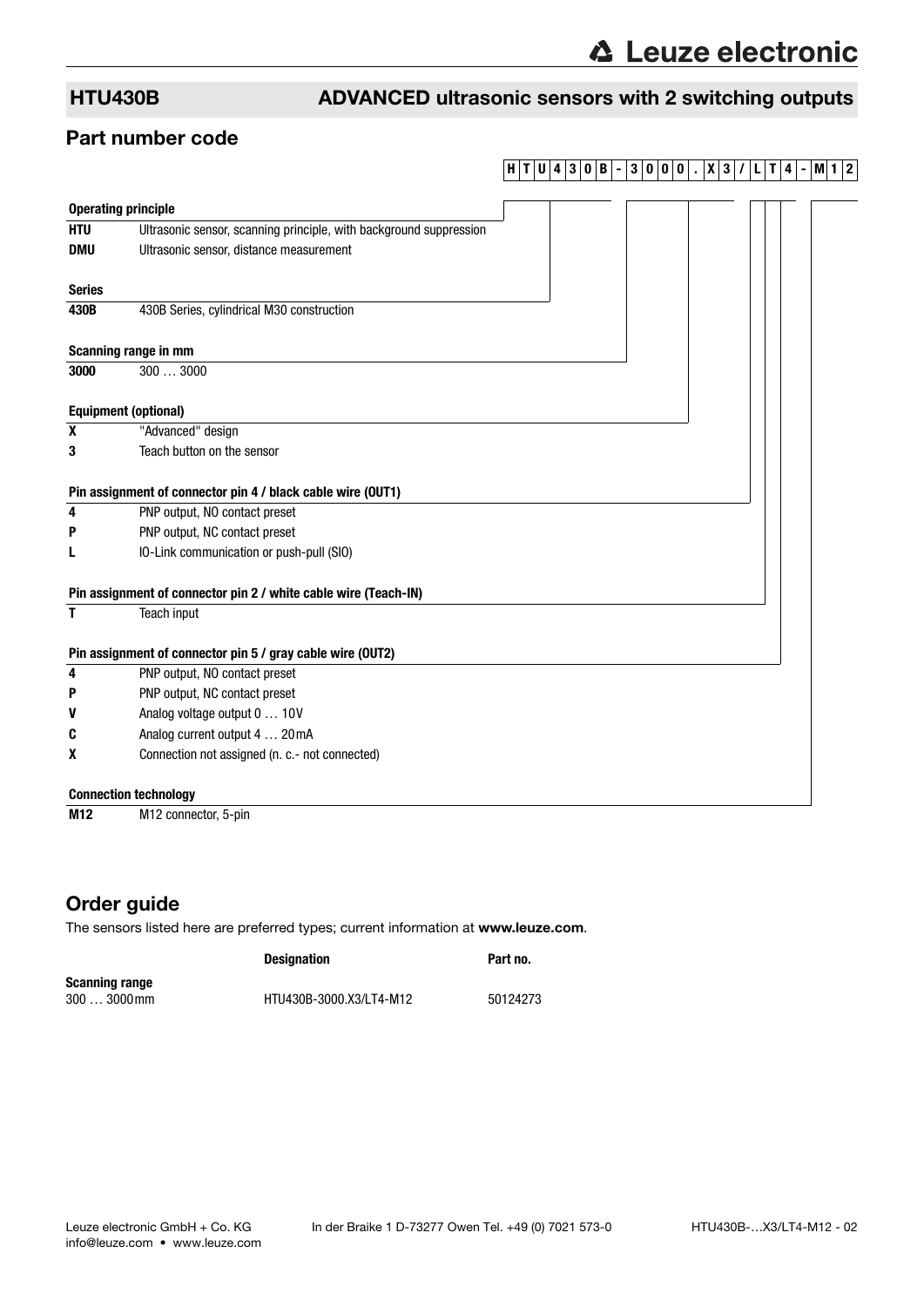# **∆ Leuze electronic**

## HTU430B

## Device functions and indicators

The sensor has two buttons for adjusting output OUT1 and output OUT2. Alternatively, all adjustments can also be made via IO-Link. The multi funct teach input can be used to perform the 1-point teach and the changeover of the switching function (NO contact/NC contact).

#### Switching behavior



The switching behavior is not defined in the dead zone.

#### Switching behavior with 2-point window-teach as a function of the switching function

| <b>Switching function</b><br>configured as | <b>First taught object</b><br>distance | <b>Second taught object</b><br>distance | Output switching behavior |
|--------------------------------------------|----------------------------------------|-----------------------------------------|---------------------------|
| NO contact                                 | Far                                    | Close                                   | Ж                         |
| NC contact                                 | Close                                  | Far                                     |                           |

Notice!

 $\bigcirc$ 

In measurement operation, the yellow and green LED only indicate the behavior of output OUT1. The behavior of output OUT2 is not indicated.

The 2-point window-teach can be configured either with the control buttons or via the IO-Link interface. Adjustment via the teach input is not possible.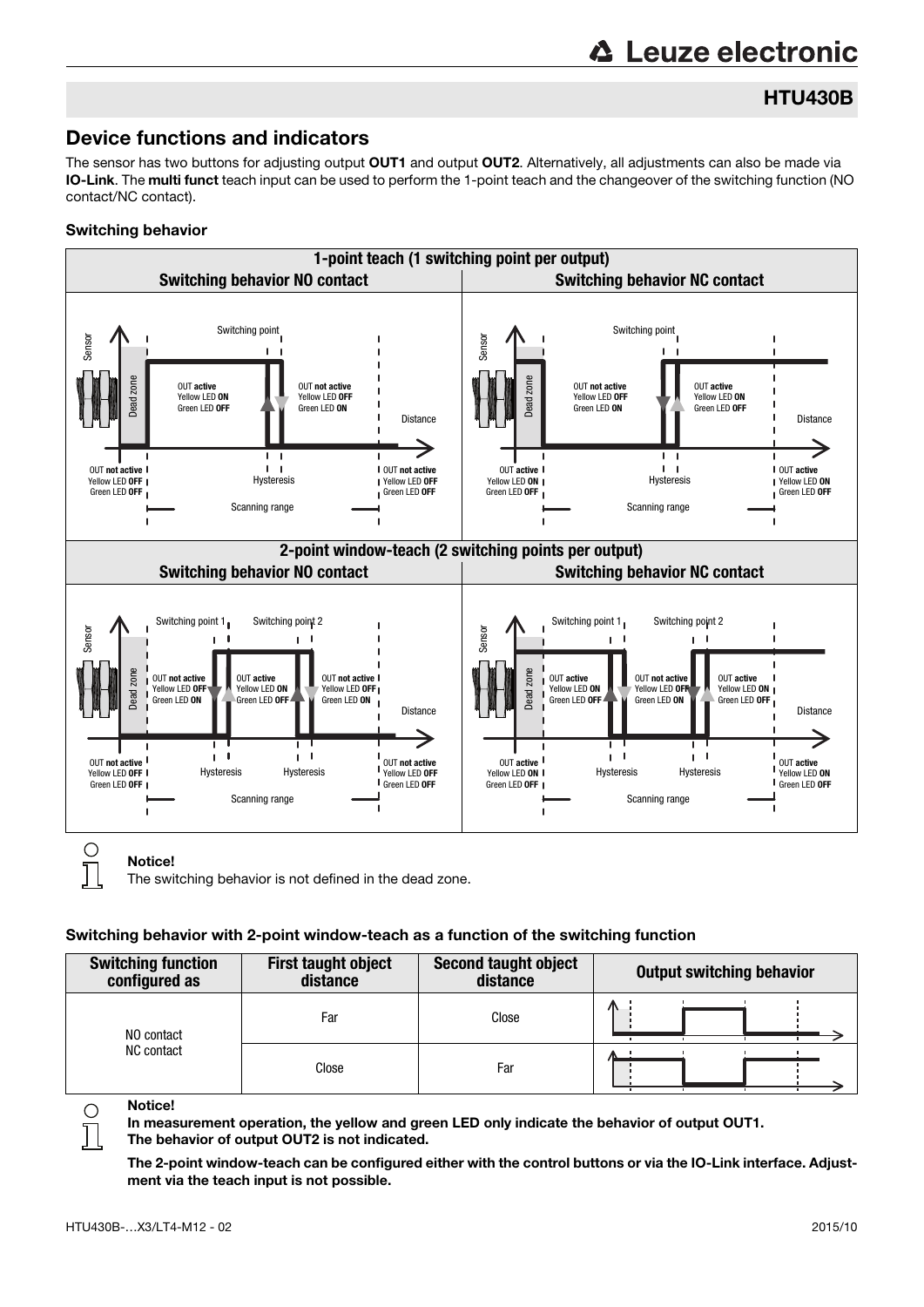#### HTU430B ADVANCED ultrasonic sensors with 2 switching outputs

#### Adjustment of the switching points (Teach) using the control buttons

The two switching points of the sensor are both set to 3000mm (static 1-point teach) on delivery.

By means of a simple operating procedure, the switching points for each output can be individually taught to an arbitrary distance within the scanning range with 1-point teach (static) or 2-point window-teach (static).

Moreover, the output function can be switched from NO contact (NO - normally open) to NC contact (NC - normally closed). For the adjustment, an individual control button is permanently assigned to each output (see dimensioned drawing).

| 1-point teach (static)                                                                           | 2-point window-teach (static) $1$ )                                                                                      |
|--------------------------------------------------------------------------------------------------|--------------------------------------------------------------------------------------------------------------------------|
| <b>1. Place</b> object at desired switching distance.                                            | 1. First, place object at desired switching distance for switching point 1.                                              |
| 2. To adjust output OUT1, press button 1, to adjust output OUT2, press                           | 2. To adjust output OUT1, press button 1, to adjust output OUT2, press                                                   |
| button 2 for 2  7s until the yellow LED flashes at 3Hz.                                          | button 2 for 7  12s until the yellow and green LED flash alternately                                                     |
|                                                                                                  | at 3Hz.                                                                                                                  |
| 3. Release the button at the end of the teach event.                                             | <b>3. Release button.</b> The sensor remains in teach mode and the LEDs con-                                             |
| The current object distance has been taught as the new switching point.                          | tinue to flash.                                                                                                          |
| 4. Error-free teach: LED states and switching behavior according to the dia-                     | 4. Then, place the object at the desired switching distance for switching                                                |
| gram shown above.                                                                                | point 2.                                                                                                                 |
| <b>Faulty teach</b> (object may be too close or too far away – please note scan-<br>ning range): | The minimum distance between the switching points for a<br>Notice:<br>scanning range of 3000 mm is:<br>250 <sub>mm</sub> |
| <b>yellow LED flashes at 5Hz</b> until an error-free teach event is performed.                   |                                                                                                                          |
| The affected output is inactive as long as there is a teach error.                               |                                                                                                                          |
|                                                                                                  | 5. Briefly press the button again at the end of the teach event.                                                         |
|                                                                                                  | The switching window has been taught.                                                                                    |
|                                                                                                  | 6. Error-free teach: LED states and switching behavior according to the dia-<br>gram shown above.                        |
|                                                                                                  | <b>Faulty teach</b> (object may be too close or too far away – please note scan-<br>ning range):                         |
|                                                                                                  | green and yellow LED flash at 8Hz until an error-free teach event is per-<br>formed.                                     |

1) See table "Switching behavior with 2-point window-teach as a function of the switching function"

#### **Notice!**

All operating functions are identical for outputs OUT1 and OUT2.

## Adjustment of the switching function (NO/NC) using the control buttons

The control buttons can be used to switch the output function from NO contact to NC contact (or vice versa). To do this, proceed as follows:

| <b>Action / Description</b>                                                                                                                                                                                                                | <b>Control button</b>                                                            | <b>Indicator diode</b>                                                                                                                                                                                                                      |               |
|--------------------------------------------------------------------------------------------------------------------------------------------------------------------------------------------------------------------------------------------|----------------------------------------------------------------------------------|---------------------------------------------------------------------------------------------------------------------------------------------------------------------------------------------------------------------------------------------|---------------|
|                                                                                                                                                                                                                                            |                                                                                  | <b>GREEN</b>                                                                                                                                                                                                                                | <b>YELLOW</b> |
| <b>Changeover of the switching function:</b><br>Switching outputs OUT1 and OUT2 are set as NO contact ex works. If<br>the switching function is changed, the corresponding switching output<br>is changed to the opposite state (toggled). | <b>Press the button</b> for the desired<br>switching output for longer than 12s. | <b>Both LEDs flash alternately for a short</b><br>time at 3Hz.<br>If the <b>yellow LED</b> is then ON,<br>the output functions as an NO contact.<br>If the <b>yellow LED</b> is then OFF,<br>the output functions as an <b>NC contact</b> . |               |



#### Notice!

For 2-point window-teach, the switching behavior is dependent on the selected object distances for switching points 1 and 2. See previous page!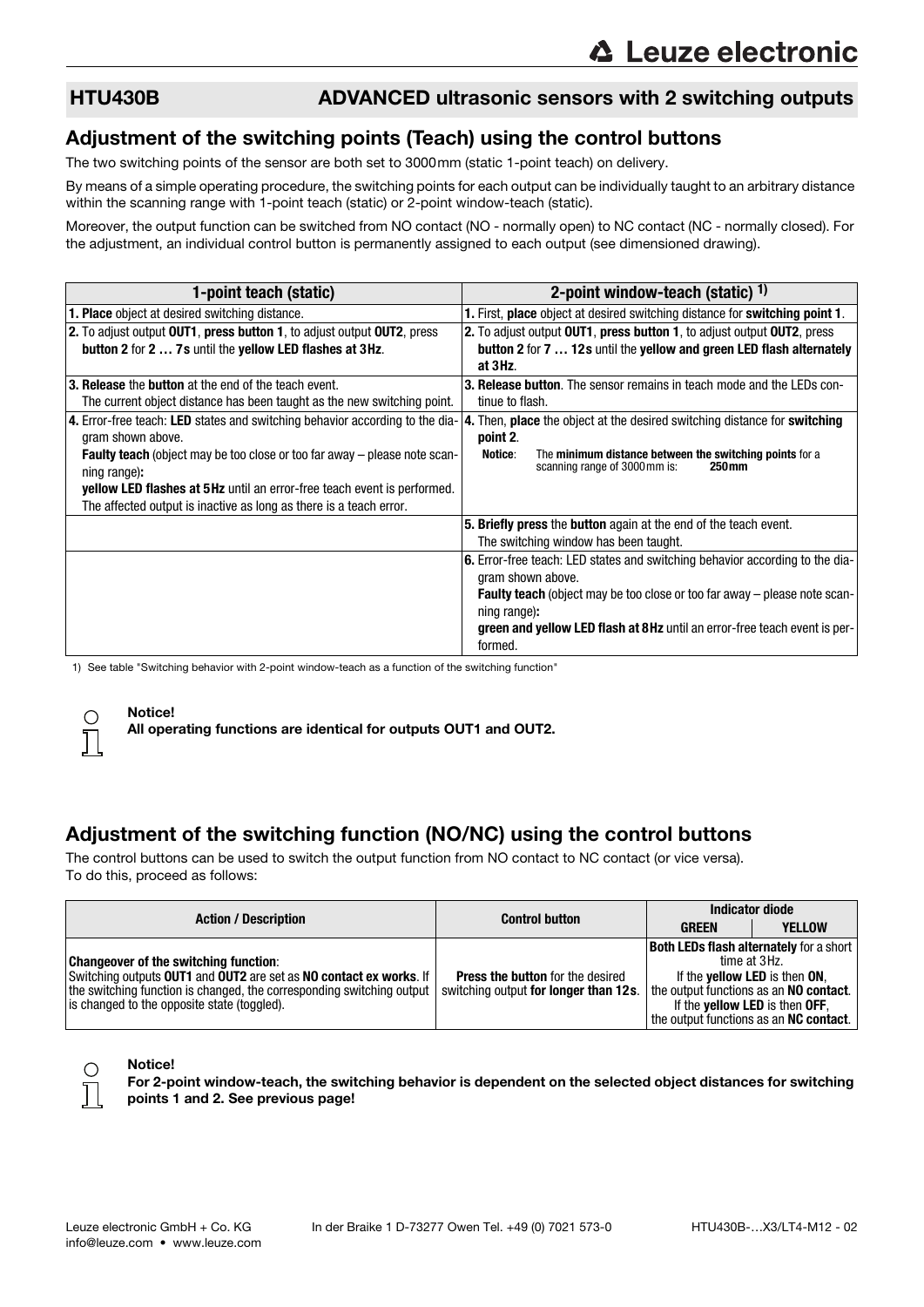HTU430B

## Adjusting the switching points (teach) via the teach input

The switching points of the sensor outputs **OUT1/OUT2** are set to 3000mm on delivery.

By means of a simple teach event, the two switching points can be individually taught to an arbitrary distance within the scanning range. The Leuze PA1/XTSX-M12 teach adapter can be used for this purpose. The adapter can also be used to easily switch the output function from NO contact to NC contact.

| 1-point teach of output OUT1                                                     | 1-point teach of output OUT2                                              |
|----------------------------------------------------------------------------------|---------------------------------------------------------------------------|
| <b>1. Place</b> object at desired switching distance.                            | <b>1. Place</b> object at desired switching distance.                     |
| 2. For the adjustment of output OUT1, connect input Teach-IN to GND for          | 2. For the adjustment of output OUT2, connect input Teach-IN to GND for   |
| 2  7s (Leuze teach adapter: position "Teach-GND").                               | 7  12s (Leuze teach adapter: position "Teach-GND").                       |
| The current state of output OUT1 is frozen during the teach event.               | The current state of output <b>OUT2</b> is frozen during the teach event. |
| 3. The yellow LED flashes at 3Hz and then remains on.                            | 3. The yellow LED flashes at 3Hz.                                         |
| The current object distance has been taught as the new switching point.          | The current object distance has been taught as the new switching point.   |
| 4. Error-free teach: switching behavior according to the diagram shown           | 4. Error-free teach: switching behavior according to the diagram shown    |
| above.                                                                           | above.                                                                    |
| <b>Faulty teach</b> (object may be too close or too far away - please note scan- | Faulty teach (object may be too close or too far away - please note scan- |
| ning range):                                                                     | ning range):                                                              |
| yellow LED flashes at 5Hz until an error-free teach event is performed.          | yellow LED flashes at 5Hz until an error-free teach event is performed.   |
| The output OUT1 is inactive as long as there is a teach error.                   | The output OUT2 is inactive as long as there is a teach error.            |

#### Notice!

 $\bigcirc$  $\overline{\Box}$ 

Please note that the switching point is taught when GND is connected and the output function is reversed when  $U_B$  is connected. If no sensor action is desired, pin 2 must remain unconnected!

The 2-point window-teach can be configured either with the control buttons or via the IO-Link interface. Adjustment via the teach input is not possible.

## Adjusting the switching function (NC/NO) via the teach input

The switching function of both sensor outputs is set to normally open (NO) on delivery.

If the switching function is changed, the switching output is changed to the opposite state (toggled).

| Changeover of the switching function of output OUT1                      | Changeover of the switching function of output OUT2                               |  |
|--------------------------------------------------------------------------|-----------------------------------------------------------------------------------|--|
| 1. To change the switching function, connect input Teach-IN to $U_R$ for | 1. To change the switching function, connect input Teach-IN to U <sub>R</sub> for |  |
| <b>2 7s</b> (Leuze teach adapter: position "Teach- $U_R$ ").             | 7  12s (Leuze teach adapter: position "Teach-U <sub>R</sub> ").                   |  |
| The current state of output OUT1 remains frozen while the adjustment is  | The current state of output <b>OUT2</b> remains frozen while the adjustment is    |  |
| performed.                                                               | performed.                                                                        |  |
| 2. The green and yellow LED flash alternately at 2Hz.                    | 2. The green and yellow LED flash alternately at 5Hz.                             |  |
| The switching function has been reversed.                                | The switching function has been reversed.                                         |  |
| The switching behavior corresponds to the diagram shown above.           | The switching behavior corresponds to the diagram shown above.                    |  |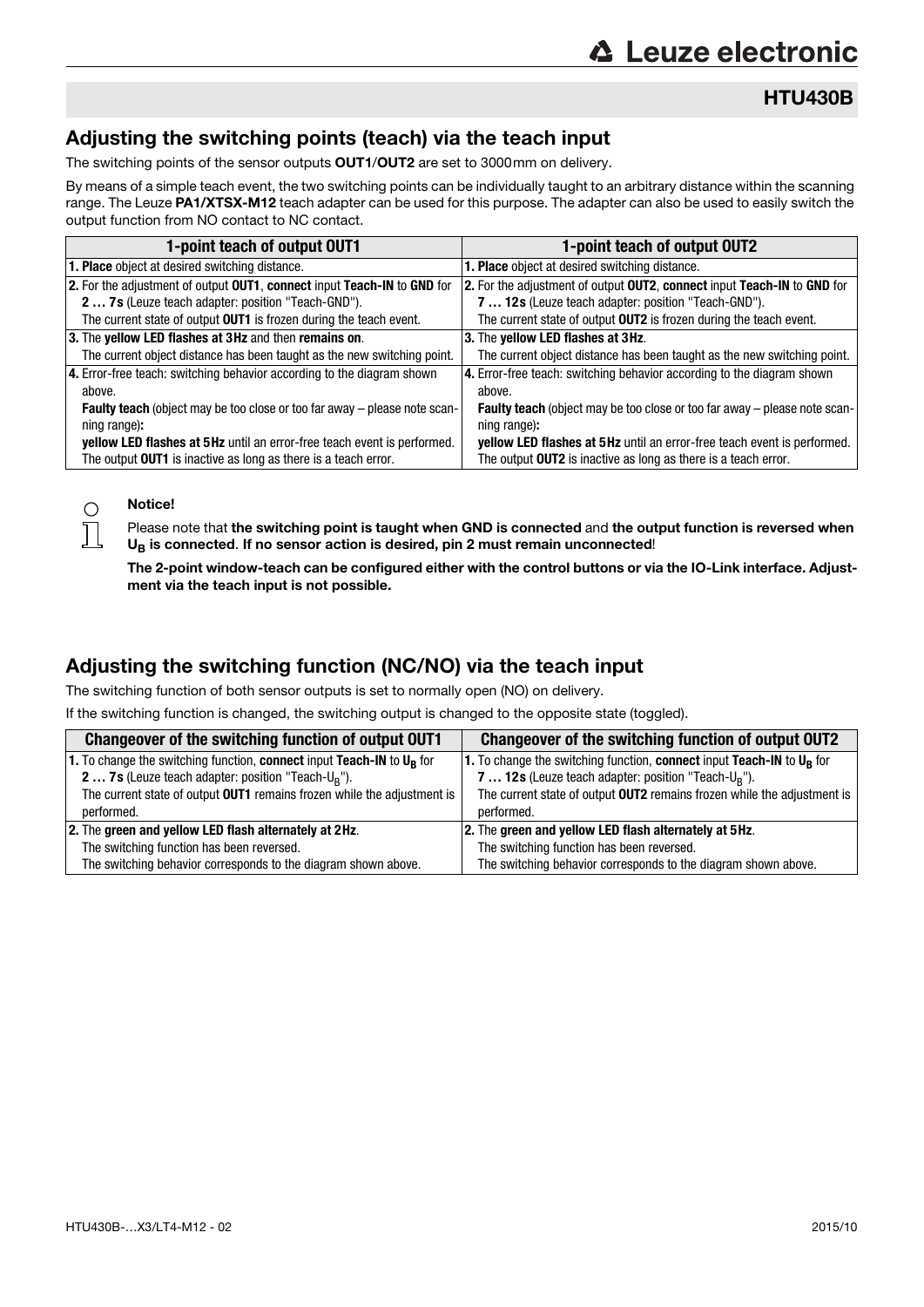### HTU430B ADVANCED ultrasonic sensors with 2 switching outputs

#### IO-Link interface

The ultrasonic sensor features an IO-Link interface acc. to specification V1.1. and satisfies the Smart Sensor Profile.

As a result, the sensor can easily, quickly and, thus, economically be configured and diagnostic information read out. With a small amount of effort, the sensor can also be integrated in a control.

#### Overview of the configuration options via IO-Link

| <b>Function block</b>    | <b>Function</b>                         | <b>Description</b>                                                                                                                                                                                                                                                        |
|--------------------------|-----------------------------------------|---------------------------------------------------------------------------------------------------------------------------------------------------------------------------------------------------------------------------------------------------------------------------|
| <b>Operating mode</b>    | <b>Standard operation</b>               | The sensor operates as a scanner with background suppression.                                                                                                                                                                                                             |
|                          | <b>Multiplex operation</b>              | A max. of 10 sensors $-1$ master and 9 slaves $-$ can be wired together in a<br>network. To do this, the sensors must be electrically connected with one line. The<br>master generates a timing signal and all networked sensors are activated with<br>time-delay.        |
|                          | Synchronous operation                   | A max. of 10 sensors - 1 master and 9 slaves - can be wired together in a<br>network. To do this, the sensors must be electrically connected with one line. The<br>master generates a timing signal and all networked sensors are activated<br>simultaneously.            |
|                          | Activation operation                    | The sensor can be activated through an external signal.                                                                                                                                                                                                                   |
|                          | Operation as throughbeam sensor         | The sensor can either be configured as a scanner or as a throughbeam sensor.<br>Operation as a throughbeam sensor requires 2 sensors, which are electrically<br>connected through one line.                                                                               |
| <b>Switching outputs</b> | Switching point 1/2                     | The switching points can be directly entered as distance value in mm.                                                                                                                                                                                                     |
| <b>OUT1 / OUT2</b>       | Switching output (OUT1/OUT2)            | Adjustment as PNP or NPN switching output                                                                                                                                                                                                                                 |
|                          | Switching function                      | Adjustment as NC / NO contact.                                                                                                                                                                                                                                            |
|                          | Switching behavior in the case of error | The switching behavior of output OUT1 of the sensor, for objects which are<br>located outside of the scanning range, can be adjusted.                                                                                                                                     |
|                          | 2-point behavior                        | If a switching output is to operate with 2 switching points, a choice can be made<br>between 2-point window-teach (factory setting) or 2-point teach (e.g. for simple<br>pump controls with minimum and maximum fill levels).                                             |
|                          | Teach switching output OUT1             | The switching output OUT1 can be taught via the IO-Link interface.                                                                                                                                                                                                        |
|                          | <b>Teach lock</b>                       | Adjustment for locking of control buttons                                                                                                                                                                                                                                 |
| <b>Temperature</b>       | Temperature compensation                | Adjustment option for internal (sensor works with the integrated temperature<br>sensor) or external (with a constant application temperature, this can be<br>manually entered. The sensor then compensates the measured values at a fixed<br>rate with this temperature). |
|                          | Unit                                    | Adjustment option to °C or °F.                                                                                                                                                                                                                                            |
|                          | Temperature value                       | Entry temperature value in $\degree$ C or $\degree$ F (if external temperature compensation is<br>desired).                                                                                                                                                               |

In addition to the configuration functions, a range of sensor information, such as sensor status, sensor diagnostics as well as the process data, can be called up.

Further information and the device-specific description of the IO-Link interface (IODD) can be found on the Internet at *[www.leuze.com](http://www.leuze.com)* in the Downloads area of the respective sensor.